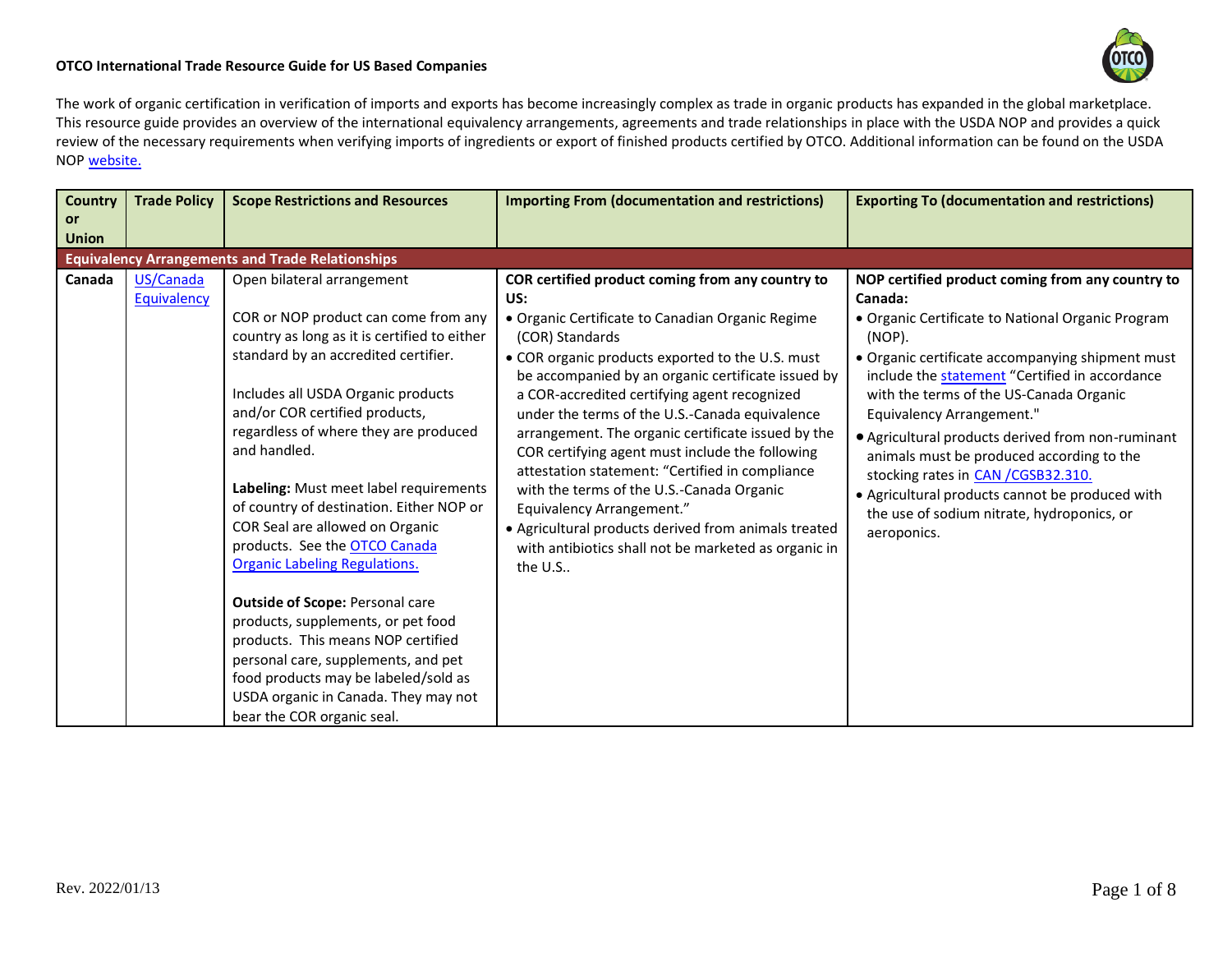| <b>Country</b> | <b>Trade Policy</b> | <b>Scope Restrictions and Resources</b>  | <b>Importing From (documentation and restrictions)</b> | <b>Exporting To (documentation and restrictions)</b>          |
|----------------|---------------------|------------------------------------------|--------------------------------------------------------|---------------------------------------------------------------|
| or             |                     |                                          |                                                        |                                                               |
| <b>Union</b>   |                     |                                          |                                                        |                                                               |
| European       | US/EU               | Closed bilateral arrangement             | Importing from EU to US:                               | <b>Exporting to EU from US:</b>                               |
| <b>Union</b>   | Equivalency         |                                          | · Organic Certificate to European Commission (EC       | Organic Certificate to National Organic                       |
|                |                     | Products must be final processed         | 834/2007) Standards for EU Operation                   | Program (NOP) for US operation.                               |
|                |                     | and/or handled within the US or an EU    | . NOP Import Certificate. Imported goods must be       | EU Import Certificate (Certificate of Inspection<br>$\bullet$ |
|                |                     | member country.                          | accompanied by an NOP Import Certificate issued        | [COI]). For goods exported to the EU, each                    |
|                |                     |                                          | by the exporter's certifier and retained by the        | shipment must be accompanied by a COI                         |
|                |                     | Product imported to the US must be       | purchasing operation for their annual organic          | issued through <b>TRACES</b> .                                |
|                |                     | from an EU member country: Current       | inspection.                                            | $\bullet$<br>Apple and pear products cannot be produced       |
|                |                     | list of EU countries                     | . No agricultural products derived from animals        | using antibiotics for 3 years (obsolete as                    |
|                |                     |                                          | treated with antibiotics.                              | antibiotics was removed from National List in                 |
|                |                     | Labeling: Must meet label requirements   |                                                        | 2014).                                                        |
|                |                     | of country of destination. Either NOP or |                                                        | Restrictions exist for wine and wine labeling -               |
|                |                     | EU Organic Seal are allowed on organic   |                                                        | Please see full trade arrangement for details.                |
|                |                     | products. See the OTCO EU Organic        |                                                        |                                                               |
|                |                     | Labeling and Regulations Guide as well   |                                                        |                                                               |
|                |                     | as EU Labeling Logos and Resources.      |                                                        |                                                               |
|                |                     | <b>Outside of Scope: Personal care</b>   |                                                        |                                                               |
|                |                     | products, aquatic animals (e.g. fish,    |                                                        |                                                               |
|                |                     | shellfish), & pet food products. This    |                                                        |                                                               |
|                |                     | means NOP certified personal care and    |                                                        |                                                               |
|                |                     | pet food products may be labeled/sold    |                                                        |                                                               |
|                |                     | as USDA organic in the EU, and no        |                                                        |                                                               |
|                |                     | export approval or documentation is      |                                                        |                                                               |
|                |                     | required. They may not bear the EU       |                                                        |                                                               |
|                |                     | organic seal.                            |                                                        |                                                               |
| Switzerl       | US/Switzerla        | Closed bilateral arrangement.            | Importing from Switzerland to US:                      | <b>Exporting to Switzerland from US:</b>                      |
| and            | nd                  |                                          | Organic Certificate to Swiss organic<br>$\bullet$      | • Organic Certificate to National Organic Program             |
|                | <b>Equivalency</b>  | Products must be final processed         | ordinances for Swiss Operation                         | (NOP) for US operation.                                       |
|                |                     | and/or handled within the US or          | NOP Import Certificate. Imported goods<br>$\bullet$    | • Swiss Certificate of Inspection issued through              |
|                |                     | Switzerland.                             | must be accompanied by an NOP Import                   | TRACES.                                                       |
|                |                     |                                          | Certificate issued by the exporter's certifier         | • Wine must be produced and labeled to Swiss                  |
|                |                     | Labeling: Must meet label requirements   | and retained by the purchasing operation               | Organic Regulations.                                          |
|                |                     | of country of destination. The NOP Seal  | for their annual organic inspection.                   |                                                               |
|                |                     | is allowed on Organic product. There is  | No agricultural products derived from<br>$\bullet$     |                                                               |
|                |                     | no Swiss Seal. See the Swiss Organic     | animals treated with antibiotics.                      |                                                               |
|                |                     | Labeling (& EU Labeling) regulations.    | Wine must be produced and labeled<br>$\bullet$         |                                                               |
|                |                     |                                          | according to NOP regulations.                          |                                                               |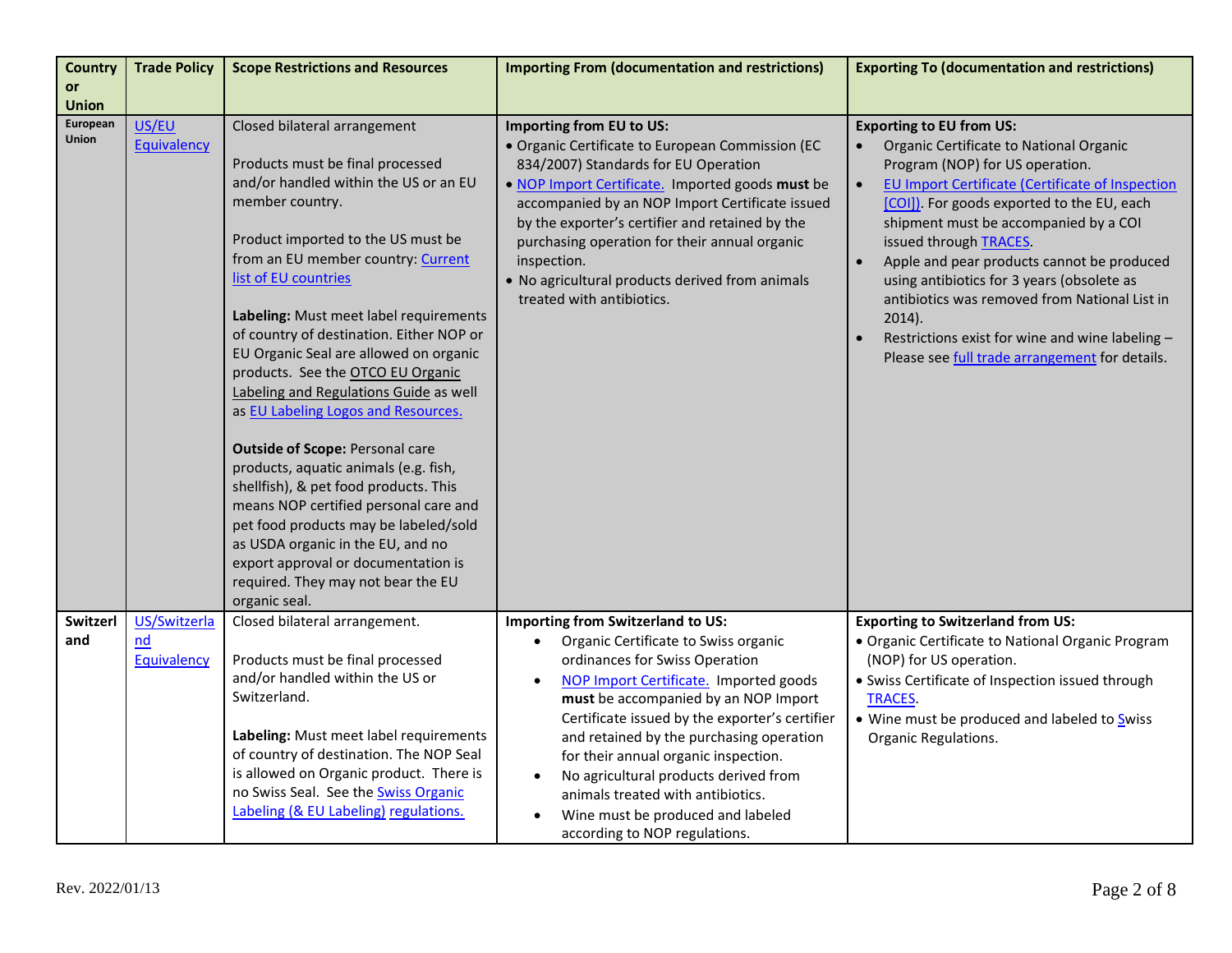| <b>Country</b> | <b>Trade Policy</b>            | <b>Scope Restrictions and Resources</b>                       | <b>Importing From (documentation and restrictions)</b>                                    | <b>Exporting To (documentation and restrictions)</b>                                    |
|----------------|--------------------------------|---------------------------------------------------------------|-------------------------------------------------------------------------------------------|-----------------------------------------------------------------------------------------|
| or             |                                |                                                               |                                                                                           |                                                                                         |
| <b>Union</b>   |                                |                                                               |                                                                                           |                                                                                         |
| <b>Korea</b>   | US/Korea<br><b>Equivalency</b> | Closed bilateral arrangement                                  | Importing from Korea to US:<br>Organic Certificate to MAFRA Korean standards<br>$\bullet$ | <b>Exporting to Korea from US:</b><br>· Organic Certificate to National Organic Program |
|                |                                | Products must be final processed                              | $\bullet$                                                                                 | (NOP) for US operation.                                                                 |
|                |                                | and/or handled within the US or                               | NOP Import Certificate. Imported goods<br>must be accompanied by an NOP Import            | • Korean NAQS Import Certificate of Organic                                             |
|                |                                | Korea.                                                        | Certificate, issued by the exporter's certifier and                                       | Processed Foods. Exported goods must be                                                 |
|                |                                |                                                               | retained by the purchasing operation for their                                            | accompanied by a NAQS.                                                                  |
|                |                                | Labeling: Must meet label                                     | annual organic inspection.                                                                | • Must be a "processed food" as defined by the                                          |
|                |                                | requirements of country of                                    | No products that contain livestock products<br>$\bullet$                                  | Korean Food Code. Organic raw or unprocessed                                            |
|                |                                | destination. Either the NOP or                                | produced with the use of antibiotics.                                                     | products are not allowed.                                                               |
|                |                                | Korean Seal is allowed.                                       |                                                                                           | • Apple and pear products cannot be produced                                            |
|                |                                |                                                               |                                                                                           | using antibiotics for 3 years (this variance is                                         |
|                |                                | Korea labeling requirements are                               |                                                                                           | considered obsolete as antibiotics was removed                                          |
|                |                                | linked on USDA Equivalency page.                              |                                                                                           | from National List in 2014).                                                            |
|                |                                |                                                               |                                                                                           | · Must contain at least 95% organic ingredients.                                        |
|                |                                | <b>Outside of Scope: Personal care</b>                        |                                                                                           | • Must include the final manufacturer's certification                                   |
|                |                                | products & organic raw or<br>unprocessed products. This means |                                                                                           | number on the packaging.                                                                |
|                |                                | NOP certified products within these                           |                                                                                           | The non-organic ingredient name cannot                                                  |
|                |                                | scopes may be labeled/sold as USDA                            |                                                                                           | be part of the product name.                                                            |
|                |                                | organic in Korea, and no export                               |                                                                                           | The total percentage of organic ingredients<br>$\bullet$                                |
|                |                                | approval or documentation is                                  |                                                                                           | or the percentage of each ingredient used                                               |
|                |                                | required. They may not bear the                               |                                                                                           | in the product must be indicated in<br>ingredients list. For example:                   |
|                |                                | Korean organic seal.                                          |                                                                                           | Ex) Organic apple strawberry puree (Below                                               |
|                |                                |                                                               |                                                                                           | is two ways of labeling)                                                                |
|                |                                |                                                               |                                                                                           | 1.Ingredient list: organic apple (78%),                                                 |
|                |                                |                                                               |                                                                                           | organic strawberry (21%), natural flavor                                                |
|                |                                |                                                               |                                                                                           | (banana flavor), ascorbic acid                                                          |
|                |                                |                                                               |                                                                                           | 2.Ingredient list: *apple, *strawberry,                                                 |
|                |                                |                                                               |                                                                                           | Natural flavor (banana flavor), ascorbic                                                |
|                |                                |                                                               |                                                                                           | acid. *Contains 99% organic ingredients.                                                |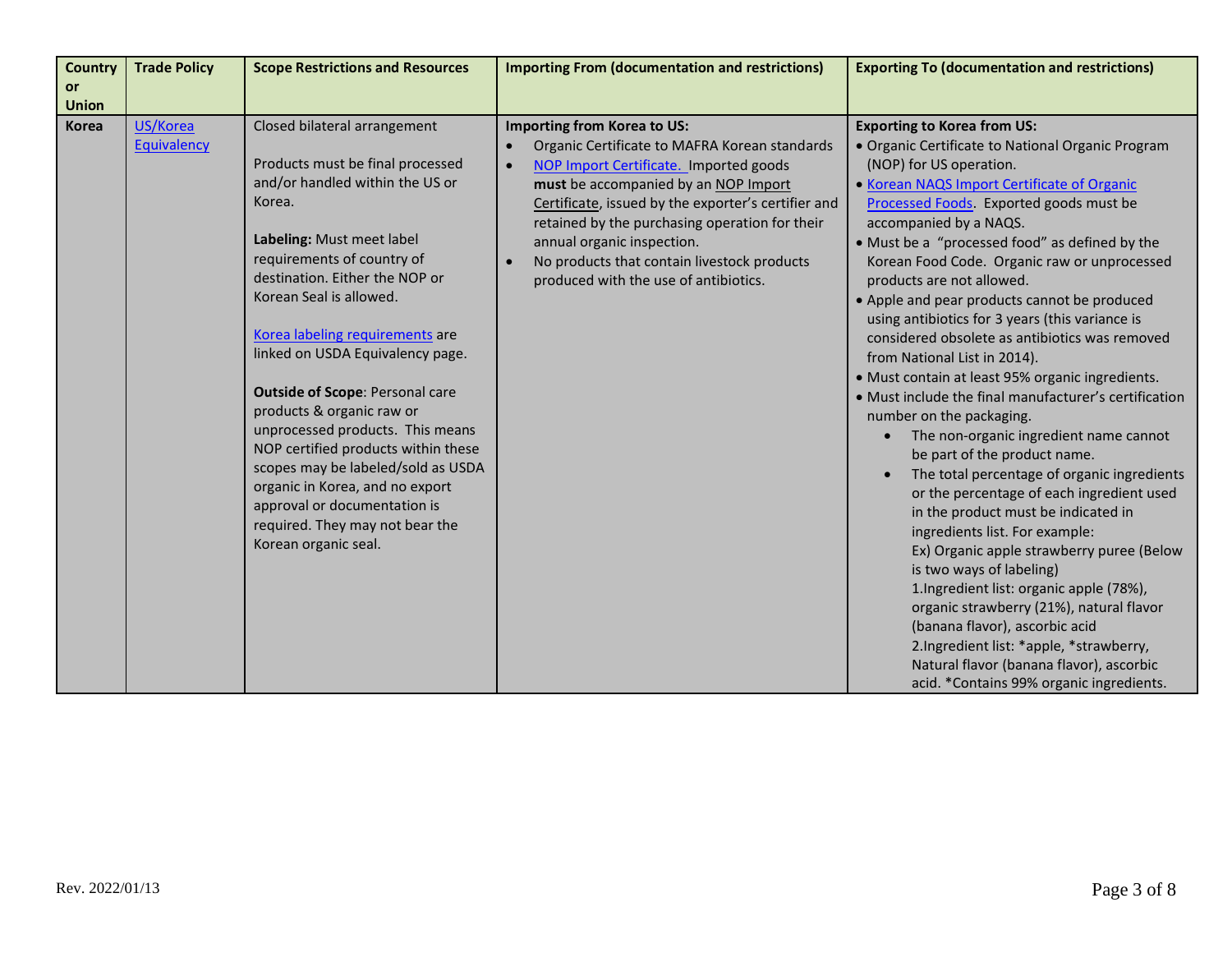| <b>Country</b>            | <b>Trade Policy</b>     | <b>Scope Restrictions and Resources</b>                                                                                                                                                                                                                                                                                                                                                                                                                                                                                                                                                                                 | <b>Importing From (documentation and restrictions)</b>                                                                                                                                                                                                                                                                                            | <b>Exporting To (documentation and restrictions)</b>                                                                                                                                                                                                                                                                                                                                                                                                                                                                                                                |
|---------------------------|-------------------------|-------------------------------------------------------------------------------------------------------------------------------------------------------------------------------------------------------------------------------------------------------------------------------------------------------------------------------------------------------------------------------------------------------------------------------------------------------------------------------------------------------------------------------------------------------------------------------------------------------------------------|---------------------------------------------------------------------------------------------------------------------------------------------------------------------------------------------------------------------------------------------------------------------------------------------------------------------------------------------------|---------------------------------------------------------------------------------------------------------------------------------------------------------------------------------------------------------------------------------------------------------------------------------------------------------------------------------------------------------------------------------------------------------------------------------------------------------------------------------------------------------------------------------------------------------------------|
| <b>or</b><br><b>Union</b> |                         |                                                                                                                                                                                                                                                                                                                                                                                                                                                                                                                                                                                                                         |                                                                                                                                                                                                                                                                                                                                                   |                                                                                                                                                                                                                                                                                                                                                                                                                                                                                                                                                                     |
| Japan                     | US/Japan<br>Equivalency | Closed bilateral arrangement<br>Products must be final processed<br>and/or handled within the US or<br>Japan.<br>Labeling: Must meet label<br>requirements of country of<br>destination. Restrictions on use of<br>the JAS seal (see full equivalency Q &<br>A for details).<br>Outside of Scope: Honey, alcohol,<br>and non-food processed products.<br>This means that these products may<br>be labeled/sold as USDA organic for<br>shipment to Japan, and no export<br>approval or documentation is<br>required, except for in specific cases<br>associated with alcohol. They may<br>not bear the JAS organic seal. | Importing from Japan to US:<br>• Organic Certificate to Japanese Agricultural<br>Standards (JAS) for Japanese Operation<br>. NOP Import Certificate. Imported goods must be<br>accompanied by an NOP Import Certificate issued<br>by the exporter's certifier and retained by the<br>purchasing operation for their annual organic<br>inspection. | <b>Exporting to Japan from US:</b><br>• Organic Certificate to National Organic Program<br>(NOP) for US operation.<br>• Japan Export Certificate <b>TM-11.</b> Exported goods<br>must be accompanied by a TM-11.<br>• All products must contain at least 95% organic<br>content.<br>• USDA certified organic alcohol is allowed for<br>export to Japan.<br>• Use of the JAS seal is mandatory. The JAS seal may<br>be applied in Japan by a JAS certified importer or<br>applied by U.S. companies through a Consignment<br>Contract with a JAS certified importer. |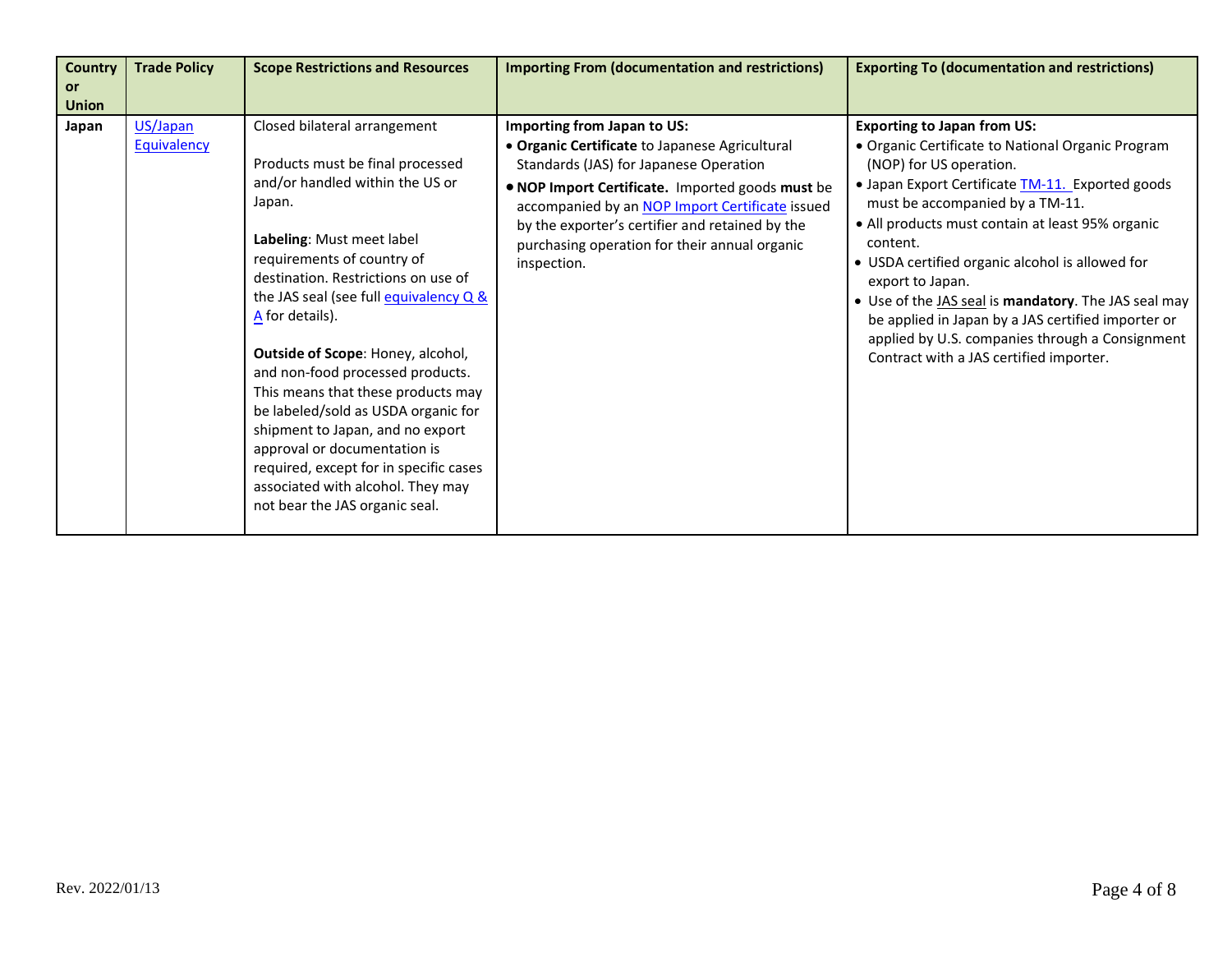| <b>Country</b>                | <b>Trade Policy</b>      | <b>Scope Restrictions and Resources</b>                                                                                                                                                                                                                                                                                                                                                                                                                                                                                                                                | <b>Importing From (documentation and restrictions)</b>                                                                                                                                                                                                                                                                                                                                                                           | <b>Exporting To (documentation and restrictions)</b>                                                                                                                                                                                                                                                                                                                                                                                                              |
|-------------------------------|--------------------------|------------------------------------------------------------------------------------------------------------------------------------------------------------------------------------------------------------------------------------------------------------------------------------------------------------------------------------------------------------------------------------------------------------------------------------------------------------------------------------------------------------------------------------------------------------------------|----------------------------------------------------------------------------------------------------------------------------------------------------------------------------------------------------------------------------------------------------------------------------------------------------------------------------------------------------------------------------------------------------------------------------------|-------------------------------------------------------------------------------------------------------------------------------------------------------------------------------------------------------------------------------------------------------------------------------------------------------------------------------------------------------------------------------------------------------------------------------------------------------------------|
| or                            |                          |                                                                                                                                                                                                                                                                                                                                                                                                                                                                                                                                                                        |                                                                                                                                                                                                                                                                                                                                                                                                                                  |                                                                                                                                                                                                                                                                                                                                                                                                                                                                   |
|                               |                          |                                                                                                                                                                                                                                                                                                                                                                                                                                                                                                                                                                        |                                                                                                                                                                                                                                                                                                                                                                                                                                  |                                                                                                                                                                                                                                                                                                                                                                                                                                                                   |
| <b>Union</b><br><b>Taiwan</b> | US/Taiwan<br>Equivalency | Closed bilateral relationship.<br>Products must be final processed<br>and/or handled within the US or<br>Taiwan.<br>Labeling: Must meet label<br>requirements of country of<br>destination. Restrictions on use of<br>the Taiwan organic mark (see full<br>equivalency Q & A for details).<br><b>Outside of Scope: Personal care</b><br>products, aquatic animals (e.g. fish,<br>shellfish), pet food products &<br>single-ingredient (100%) honey<br>products. This means NOP certified<br>products within these scopes may be<br>labeled/sold as USDA organic in the | <b>Importing from Taiwan to US:</b><br><b>Organic Certificate to Taiwanese (COA AFA)</b><br>Organic Regulations.<br>NOP Import Certificate. Imported goods<br>must be accompanied by an NOP Import<br>Certificate issued by the exporter's certifier<br>and retained by the purchasing operation<br>for their annual organic inspection.<br>No products that contain livestock products<br>produced with the use of antibiotics. | <b>Exporting to Taiwan from the US:</b><br>Export Certificate TM-11 with additional<br>statements on export requirements.<br>Livestock and meat products must be<br>$\bullet$<br>managed and produced without the use of<br>systemic pain killers or analgesics, including<br>the use of lidocaine or procaine.<br>USDA certified organic alcohol is allowed<br>for export as organic.<br>All products must contain at least 95%<br>$\bullet$<br>organic content. |
|                               |                          | Taiwan, and no export approval or<br>documentation is required. They<br>may not bear the Taiwanese organic<br>seal.                                                                                                                                                                                                                                                                                                                                                                                                                                                    |                                                                                                                                                                                                                                                                                                                                                                                                                                  |                                                                                                                                                                                                                                                                                                                                                                                                                                                                   |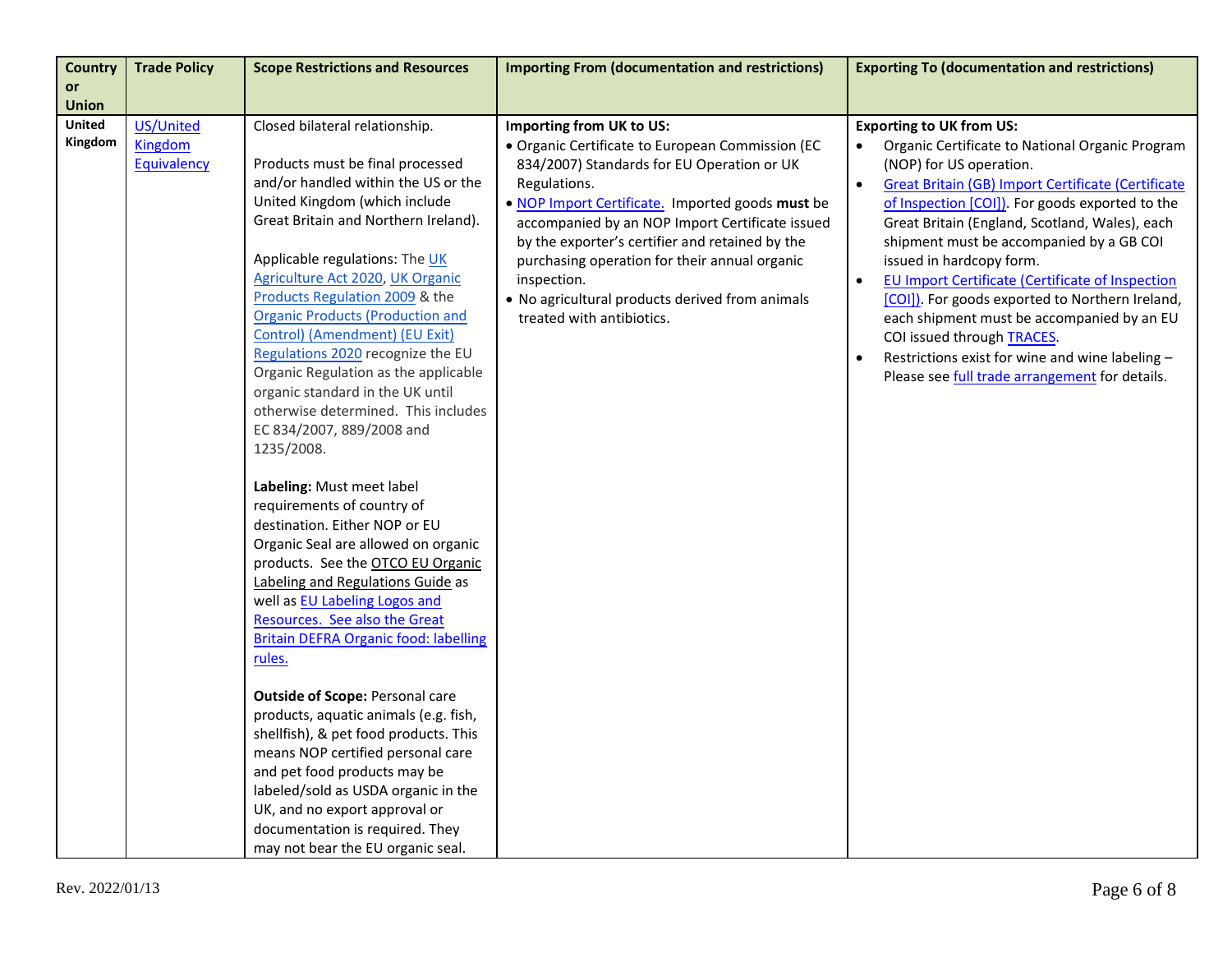## **Recognition Agreements**

**Recognition agreements allow a foreign government to accredit certifying agents in that country to the USDA organic standards. These foreign certifying agents are authorized to certify organic farms and processing facilities, ensuring that USDA organic products meet or exceed all USDA organic standards. These products can then be imported for sale in the United States.**

| <b>Country or</b><br><b>Union</b> | <b>Trade Policy</b>                                           | <b>Scope Restrictions and</b><br><b>Resources</b>                                                                                                                                                                                                                                                                                                                                                                                                                          | <b>Importing From (documentation and</b><br>restrictions)                                                                                                                                                                                                                                                                                                                                                                                                                                                                                                            | <b>Exporting To (documentation and restrictions)</b> |
|-----------------------------------|---------------------------------------------------------------|----------------------------------------------------------------------------------------------------------------------------------------------------------------------------------------------------------------------------------------------------------------------------------------------------------------------------------------------------------------------------------------------------------------------------------------------------------------------------|----------------------------------------------------------------------------------------------------------------------------------------------------------------------------------------------------------------------------------------------------------------------------------------------------------------------------------------------------------------------------------------------------------------------------------------------------------------------------------------------------------------------------------------------------------------------|------------------------------------------------------|
| India                             | <b>Recognition</b><br><b>Agreement:</b><br>India              | Must be produced in India and<br>certified by an Indian<br>government- accredited<br>certifying agent to USDA NOP<br>Organic Standards<br>Labeling: Per the APEDA<br>Advisory ORG-2019-20-000038<br>issued on 8/5/19, the name and<br>address of the person or<br>company legally responsible for<br>the production or processing of<br>the product [the manufacturer]<br>shall be mentioned on the label<br>as established in NPOP Annex 5,<br>Chapter 3, Clause 6.1(iv). | Importing from India to US:<br>. NOP Organic Certificate issued by an Indian<br>government-accredited certifying agent for an<br>operation with an address in India.<br>• Transaction Certificate issued through the<br><b>APEDA TraceNet system.</b><br><b>Important: The US-India Recognition Agreement</b><br>will be terminated as of July 12, 2022. New<br>requirements for organic imports from India to<br>the US come into effect as of July 12, 2021.<br>Additional information is available on the AMS<br><b>International Trade Policies: India page.</b> |                                                      |
| <b>Israel</b>                     | <b>Recognition</b><br><b>Agreement:</b><br><b>Israel</b>      | Must be produced in Israel and<br>certified by an Israeli accredited<br>certifying agent to USDA NOP<br>Organic Standards                                                                                                                                                                                                                                                                                                                                                  | Importing from Israel to US:<br>. NOP Organic Certificate issued by an Israeli<br>accredited certifying agent for an operation<br>with an address in Israel.                                                                                                                                                                                                                                                                                                                                                                                                         |                                                      |
| <b>New Zealand</b>                | <b>Recognition</b><br><b>Agreement:</b><br><b>New Zealand</b> | Must be produced in New<br>Zealand and certified by a New<br>Zealand government-accredited<br>certifying agent to USDA NOP<br>Organic Standards                                                                                                                                                                                                                                                                                                                            | Importing from New Zealand to US:<br>• NOP Organic Certificate issued by a New<br>Zealand accredited certifying agent for an<br>operation with an address in New Zealand.                                                                                                                                                                                                                                                                                                                                                                                            |                                                      |